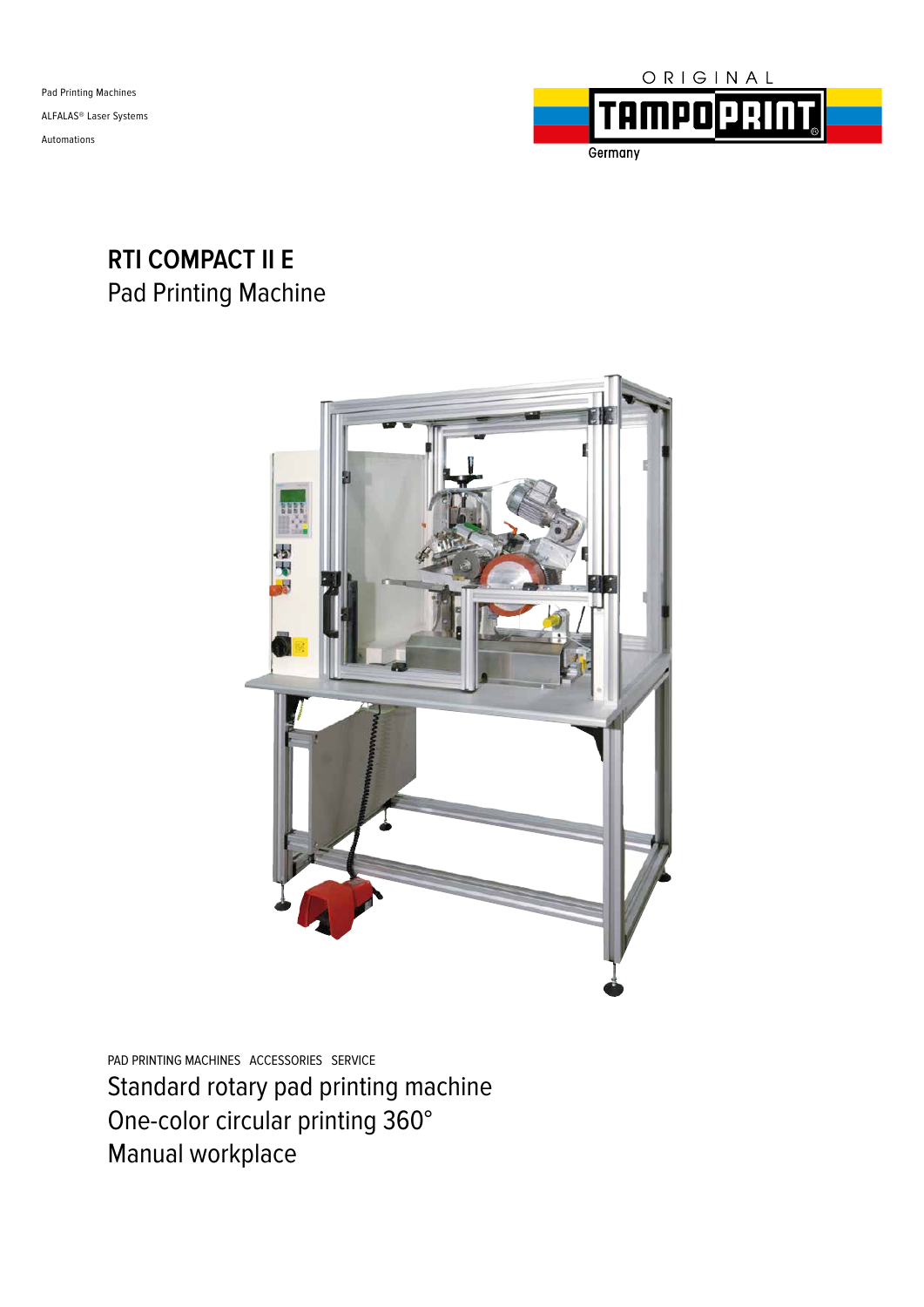### Standard Pad Printing Machines

## **RTI COMPACT II E** Series

The **RTI Compact II E** is a single-color rotary pad printing machine. Designed as a manual workstation, it is primarily used to print circular cylindrical or flat parts. The basic body consists of an ergonomically designed base frame with protective enclosure and light curtain.

The integrated rotary printing unit RTI/2-100 with radial and axial registration adjustment is guided on a solid cast stand which is height adjustable via threaded spindles. All spindles are seated free of play in an aluminium bearing support.

The cliché cylinder is positioned on a moveable slide to regulate the contact pressure and to separate the cliché from the pad cylinder during mere doctoring operation. Cliché

and pad are synchronised with a toothed gear, the drive takes place by means of a toothed belt. Depending on the application case, rotary mandrels with or without defined radial zero point position as well as pinion gears are used to hold and fix the workpiece (at an extra charge).

#### **Highlights:**

Two print image positions recallable (stored) Electronically controlled Light curtain Zero point jig Quick change system for doctor blades Manual height adjustment of printing unit Three recallable print image lengths in operator panel



**RTI COMPACT II E** Special version (chassis closed)



**RTI COMPACT II E** Special version (stainless steel)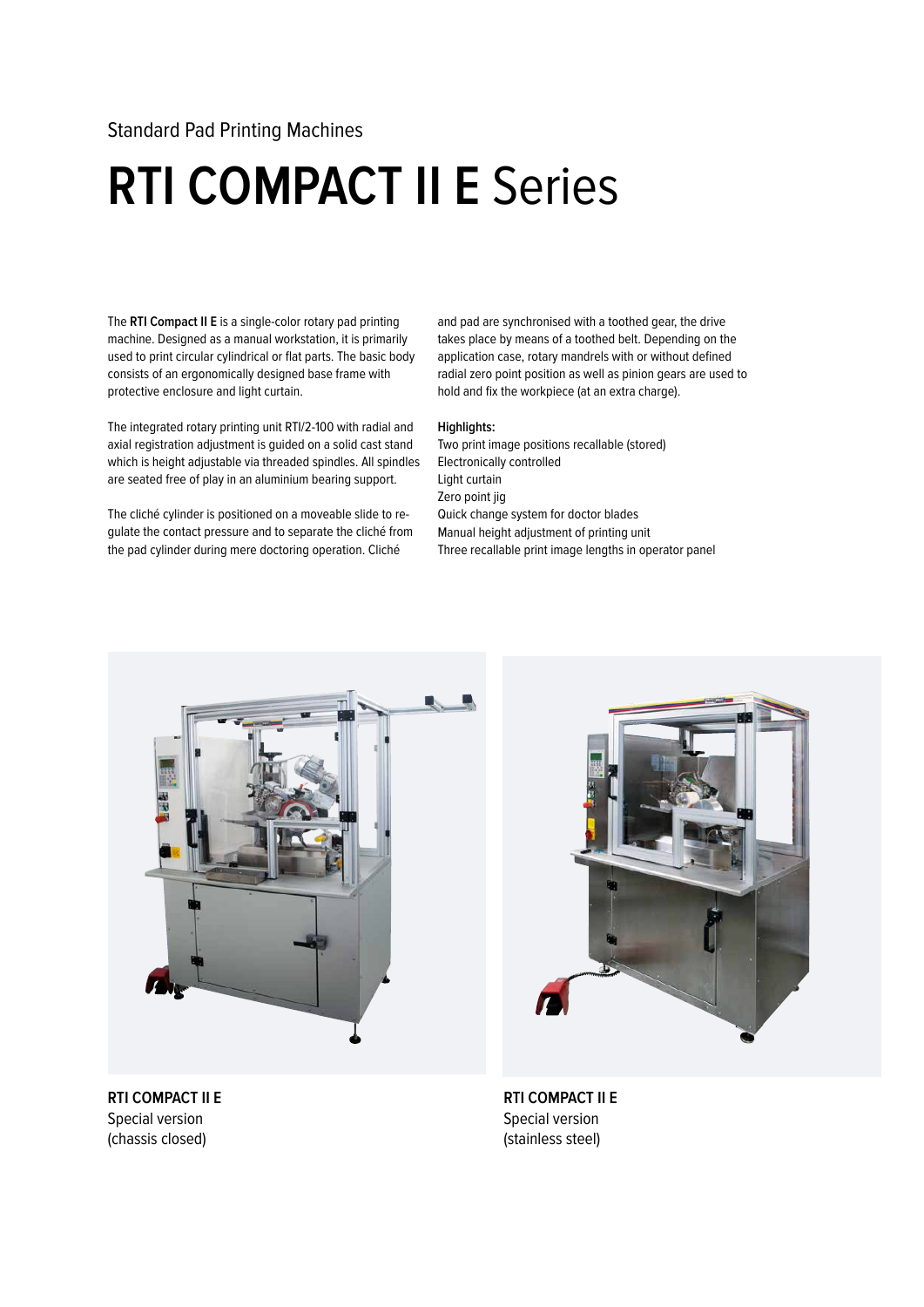RTI COMPACT II E Series

## **Focus on circumference**



**With pad printing** it becomes adjustable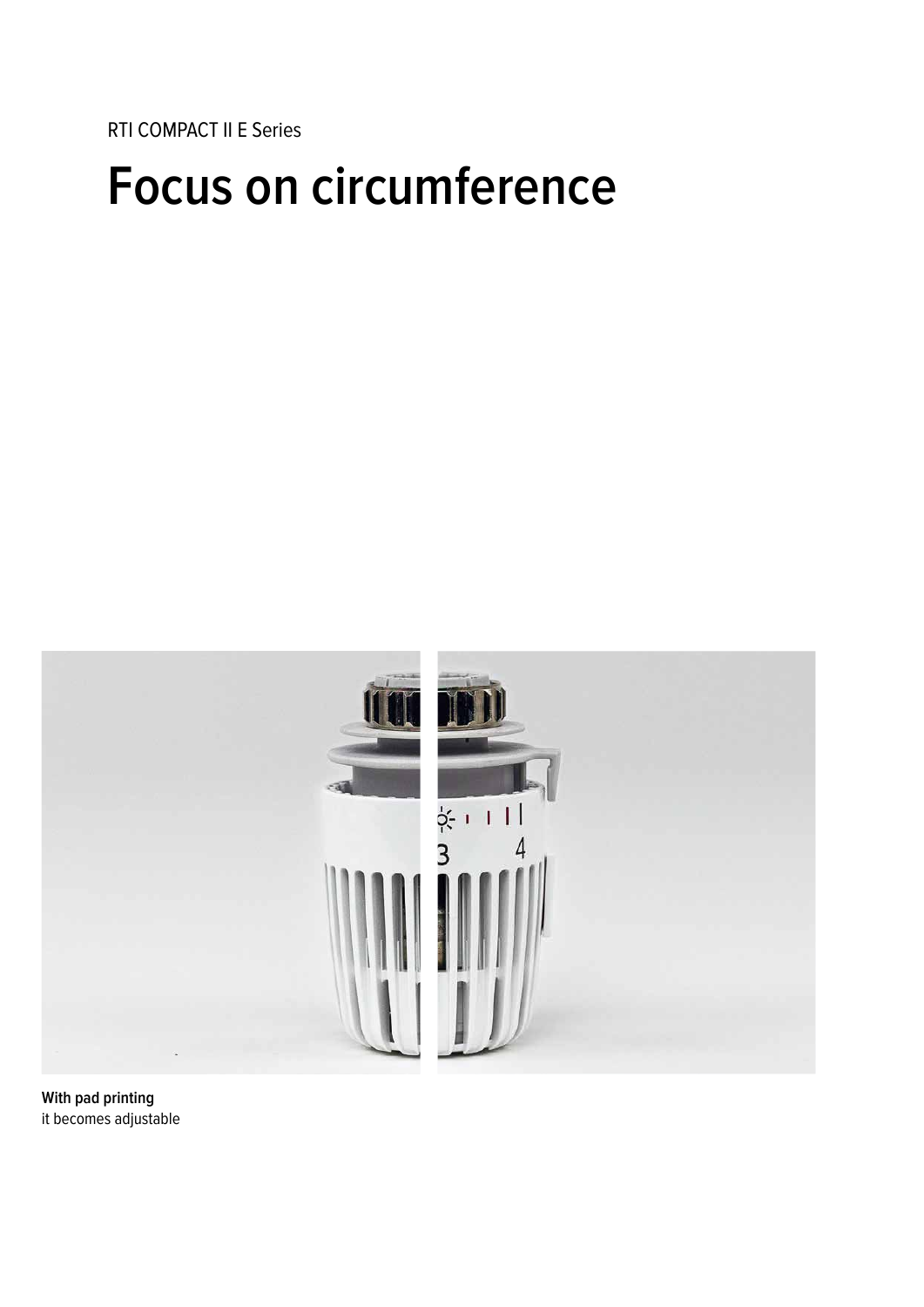## Technology

# **RTI COMPACT II E Series**

| RTI COMPACT II E - Rotary pad printing machine |              |                   |
|------------------------------------------------|--------------|-------------------|
| Stand-Alone                                    | Item No.     | 01 00 73          |
| Ink residue pick-up system                     |              | integrated        |
| Single cycle                                   |              | yes               |
| Multiple printing                              |              | yes               |
| Continuous run                                 |              | $\qquad \qquad -$ |
| Piece counter                                  |              | yes               |
| Variable speed control                         |              | yes               |
| Printing speed                                 | m/min        | 40                |
| Registration adjustment axial                  | $mm$ +/-     | $\overline{c}$    |
| Registration adjustment radial                 | Degree +/-   | optional          |
| Adjustment travel vertical                     | mm           | 100               |
| Variable doctoring contact pressure            |              | yes               |
| Cliché cylinder Ø x width                      | mm           | 100 x 100         |
| Print image size max. depth x length           | mm           | 90 x 290          |
| Pad roller Ø width                             | mm           | 201               |
| Cliché shaft Ø                                 | mm           | 25                |
| Pad shaft Ø                                    | mm           | 20                |
| <b>Drive</b>                                   |              | electromechanical |
| Connected load                                 | kW           | 1,0               |
| Power supply                                   | V/phase      | 230V/1/N/PE       |
| Power frequency                                | Hz           | $50 - 60$         |
| Control                                        |              | PLC               |
| Control voltage                                | $\mathsf{V}$ | 24                |
| Prefuse                                        | A            | 16                |
| Pneumatic supply fine filter 5 µm              | bar          | 6                 |
| Air consumption/cycle                          | <b>NL</b>    | $0,5-1$           |
| Width                                          | mm           | 1200              |
| Depth                                          | mm           | 880               |
| Height                                         | mm           | 1735              |
| Weight                                         | approx. kg   | 340               |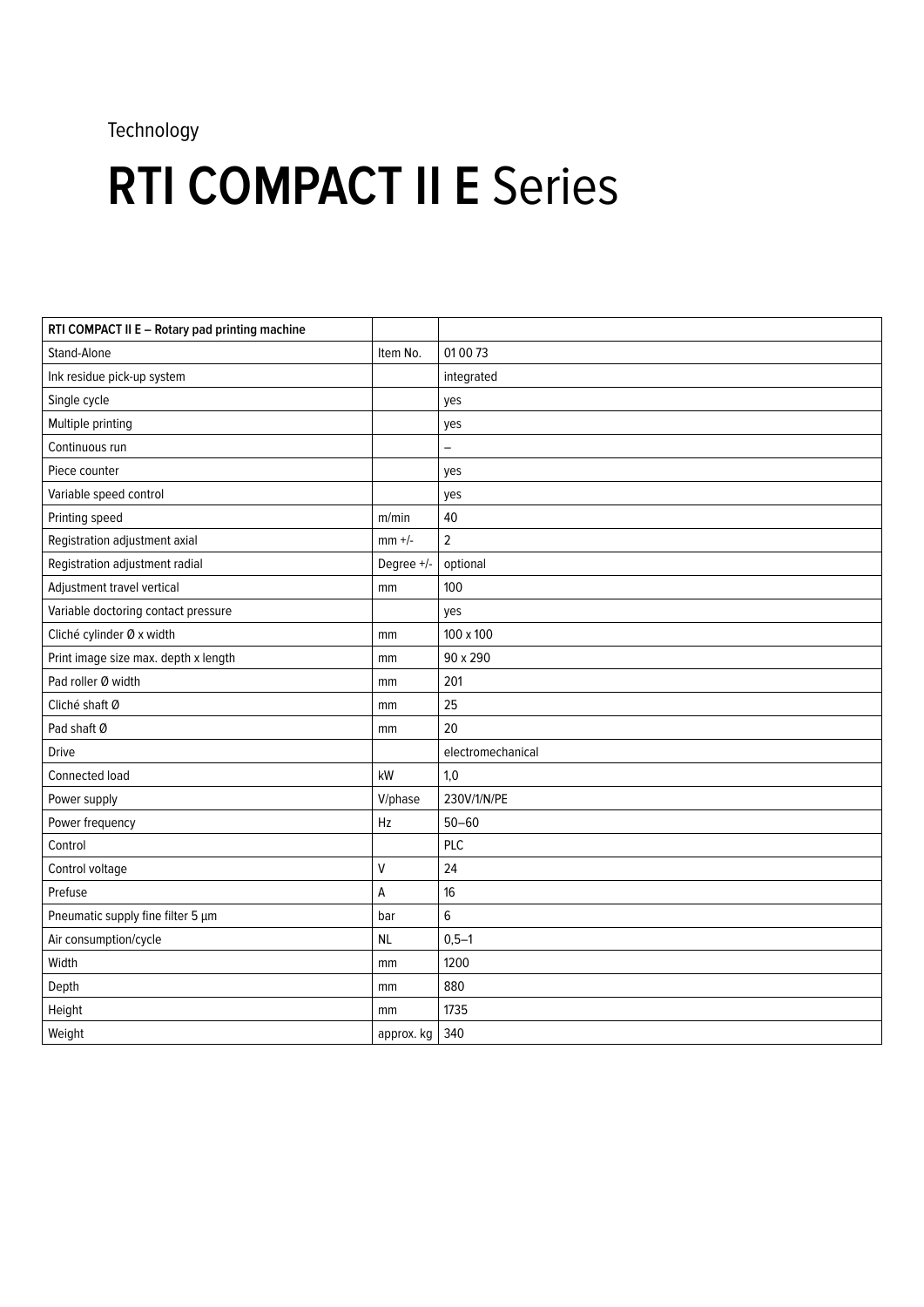Standard Pad Printing Machines

# **RTI COMPACT II E** Series

#### **RTI COMPACT II E** Jig in printing position



**RTI COMPACT II E** Insertion area with light curtain



### **Scope of supplies**

Pad roller at choice Foot switch Paper cups Brush Spray bottles Tool kit

### **Accessories & Options**

Cliché width 150/200 mm Front operation for radial register adjustment Finger protection Pad ventillation Pneumatic lift-off with pivoting receiver bock Ink circulation system